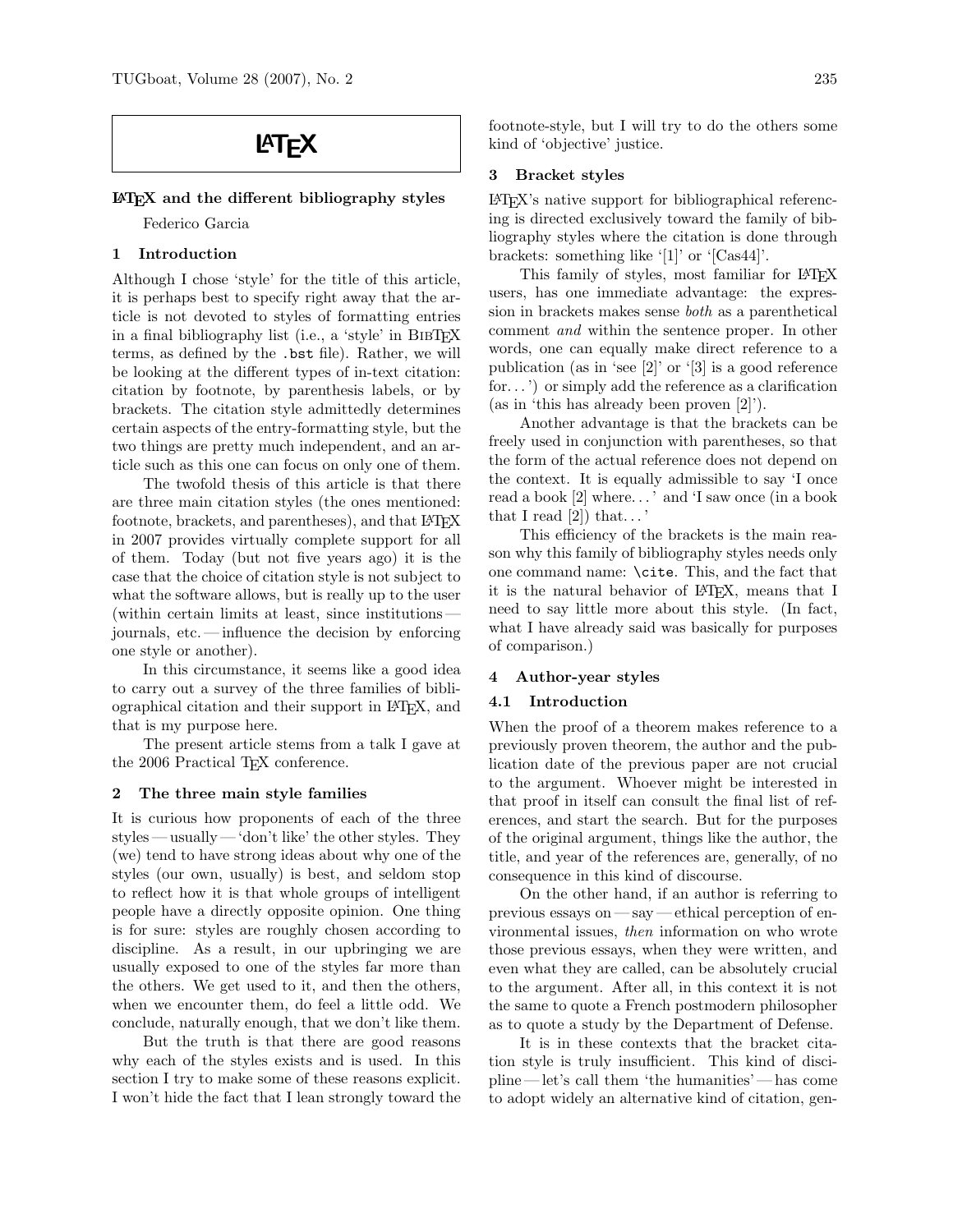|                        | Some philosophers of science have claimed that science progresses as life                 |  |  |
|------------------------|-------------------------------------------------------------------------------------------|--|--|
| \citeaffixed           | (notably Kuhn 1996, Koestler 1959). Kuhn started his conceptual trip with his explo-      |  |  |
| \citevear              | ration of the Copernican Revolution (1957). At virtually the same time, at the other      |  |  |
| \citeasnoun            | side of the Atlantic, the same trip was documented in Koestler (1959). In musicology,     |  |  |
|                        | Leo Treitler expresses very similar views (1984, 1989, 1999). Kuhn's 'paradigms' were     |  |  |
| $(\setminus$ citename) | directly addressed by musicians since 1991 (McClary).                                     |  |  |
|                        | There was and is, of course, opposition to Kuhn, whose ideas were always shunned          |  |  |
|                        | by mainstream philosophy of science. Most virulent of all was the criticism by            |  |  |
|                        | Imre Lakatos (1970). In musicology, this criticism has no direct offspring, but the other |  |  |
| <b>\cite</b>           | extreme, the 'anarchy of knowledge' (Feyerabend 1978), finds parallels in the diverse     |  |  |
| \possessivecite        | manifestos of postmodernist musicology, for example Tomlinson's (1984).                   |  |  |
|                        |                                                                                           |  |  |

Figure 1: harvard sample

erally known as author-year citation. It consists basically of embedding some of the crucial information (the author and the year) into the label of the citation: instead of '[1]', one would have '(Cassirer, 1944)'.

Note that one of the native LAT<sub>EX</sub> bracket styles, alpha, is a compromise between the two things in 'Cas44', Cas is the first three letters of the last name, and 44 is the year. However, even in this case, alpha is oriented more towards the sciences than the humanities: what if one cites Nietzsche, who wrote in the 1800s?

In any case, the most relevant difference between this style and the LAT<sub>EX</sub> default is that — for unknown reasons, I might add— author-year styles use regular parentheses instead of brackets.

This has a wealth of interesting consequences. Parentheses, unlike brackets, have a meaning other than bibliography, and, alas, the two meanings collide. I can say 'this has already been argued (Cassirer, 1944)'. But things like 'for this issue see (Cassirer, 1944)' or '(Cassirer, 1944) is a good reference for...' are funny. Even funnier results are produced by citations within parentheses: "I saw once (in a book I read (Cassirer, 1944)) that..."

Thus, these styles tend to feature a number of variations to the way sources are actually cited, designed to solve the dilemmas of grammar and aesthetics illustrated above. So:

- This has already been argued (Cassirer, 1944).
- For this issue see Cassirer, 1944.
- Cassirer (1944) is a good reference for...
- I read once a book (Cassirer, 1944) where...
- I saw once (in a book I read [Cassirer, 1944]) that. . .

The choice of the right kind of citation is probably beyond complete automation. That means that it is the user who has to choose. And, in turn, this means that many different commands have to be available. In fact, LATEX packages that support this family of styles have an unusually large number of citation commands.

### 4.2 Samples

I will refer to three particular packages, all very successful, that support author-year citation: harvard, achicago, and natbib.

Appearing at the top of this and the following two pages, we show samples of how they work, arranged so that direct comparison is possible. The notes on the left are the commands that create the relevant citations in each of the packages. The citations are underlined to make them more prominent (i.e., the underlining is not an effect of the packages themselves). The reader might want to take a moment to glance at these samples and get the feeling of the differences and the similarities between the three packages.

As can be readily seen, translation between the three is pretty straightforward. But it is interesting to see the different command names that the three authors chose for the several citation variants.

### 4.2.1 harvard

In harvard (the first, seminal one, by Peter Williams and Thorsten Schnier, final version 1994), the naming follows a 'logical' or 'grammar-oriented' model: citations are qualified by the grammatical function of the label in the sentence. When the citation is a noun, you use \citenoun; when something has to be affixed to the parenthesis before the citation proper, you type  $\c{t}$  citeaffixed (for 'suffixes', additions after the citation, the optional argument of  $\text{cite}$  is used).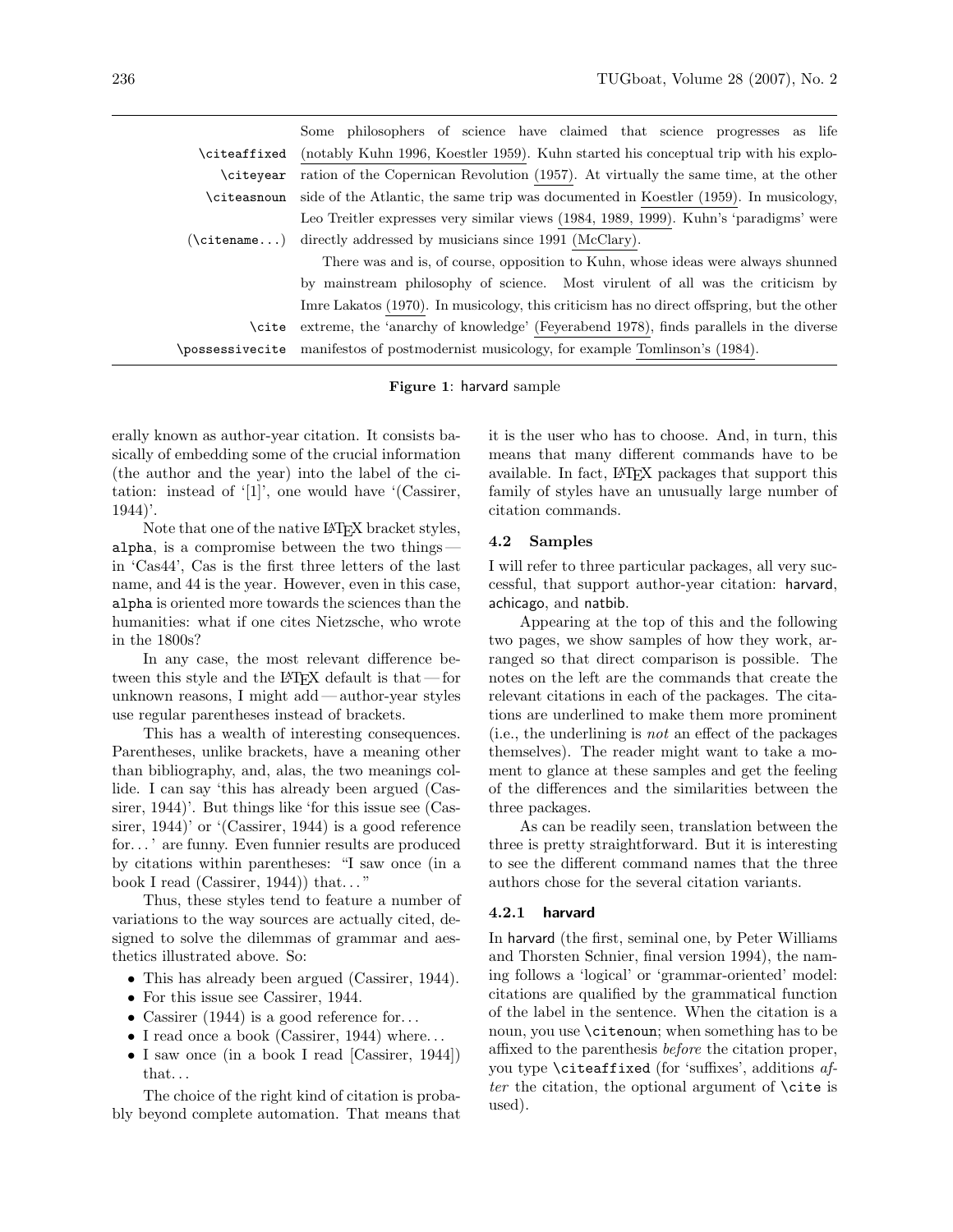|                       | Some philosophers of science have claimed that science progresses as life                 |
|-----------------------|-------------------------------------------------------------------------------------------|
| \citeNP               | (notably Kuhn 1996, Koestler 1959). Kuhn started his conceptual trip with his explo-      |
| \citeyear             | ration of the Copernican Revolution (1957). At virtually the same time, at the other      |
| <b>\citeN</b>         | side of the Atlantic, the same trip was documented in Koestler (1959). In musicology,     |
|                       | Leo Treitler expresses very similar views (1984, 1989, 1999). Kuhn's 'paradigms' were     |
|                       | $(\text{citeA})$ directly addressed by musicians since 1991 (McClary).                    |
|                       | There was and is, of course, opposition to Kuhn, whose ideas were always shunned          |
|                       | by mainstream philosophy of science. Most virulent of all was the criticism by            |
|                       | Imre Lakatos (1970). In musicology, this criticism has no direct offspring, but the other |
| \cite                 | extreme, the 'anarchy of knowledge' (Feyerabend 1978), finds parallels in the diverse     |
| Tomlinson's \citeyear | manifestos of postmodernist musicology, for example Tomlinson's (1984).                   |

Figure 2: achicago sample

# 4.2.2 achicago

Matt Swift, who wrote achicago (last version 2001), chose a 'form' criterion: the names of his commands follow what it is that the citation needs (the author? the year?), whether or not parentheses should be added (all commands have a \...NP version for 'No-Parenthesis'), and so on. The package does not handle pre-citation notes (like the expression 'notably' in the sample) directly, but using these noparenthesis commands the user can achieve similar effects.

achicago is a full-fledged package with, quite intriguingly, several extra-bibliography odds and ends. Quotations are no longer typeset \small, and \emph translates not to \textit but to \textsl. These things can be a little annoying when one is following uses set by someone else (journals, professors, etc.). On the other hand, the BibTEX that accompanies the package (the file achicago.bst) is amazingly comprehensive, providing fields for such notions as translator, original title, etc. In his introduction to the package the author enters the discussion of the pros and cons of each family of styles. More about this later.

### 4.2.3 natbib

The wonderful natbib package (by Patrick Daly, last version 2006) is the definitive word on author-year bibliography styles with LAT<sub>EX</sub>. It builds on the harvard experience and offers a most complete set of customization possibilities. Extra features include an easy conversion to bracket labels, a useful system of 'aliases', control over punctuation and capitalization, and continued two-way support with packages like hyperref. The older packages harvard and achicago are very dear to me personally, but for users new to this family of styles I see no reason to recommend any package other than natbib.

The commands in natbib are named somewhat more capriciously than in its predecessors. There is no plain \cite (!). Instead of this, \citep is intended for parenthetical citations and \citet for citations within the text (the ones that would be 'noun' citations). Both commands support two optional arguments, for notes within the parentheses to either side of the citation itself.

# 4.3 Advantages and disadvantages of author-year

Oren Patashnik (creator of BibTEX, and one who clearly doesn't like author-year labels) has even argued that this citation style "encourages the passive voice and vague writing". With Matt Swift (in his introduction to achicago), I have to say I'm not sure. But there is no denying that the parenthetical labels interrupt the flow of reading. The same reasons that in certain contexts make this style better than bracket labels — i.e., that the author and the year are crucial information in some kinds of argument — can be held actually *against* it. In these contexts, the title is also crucial: suppose you quote someone like Foucault; is this an interview, a popularizing essay, or a rigorous book? What the reader is to do with the citation certainly depends on this. And in that case, the reader is forced to put his finger in the book, and thus go search for the entry in the final reference list.

Or what about different editions of books, or reprints of articles? What is one to do with a citation like '(Descartes, 1949)'? If information about the publication is important, citations like '[1]' are insufficient, but '(Adorno, 1976)' is insufficient too, and sometimes even misleading.

One might then ask why it is that these styles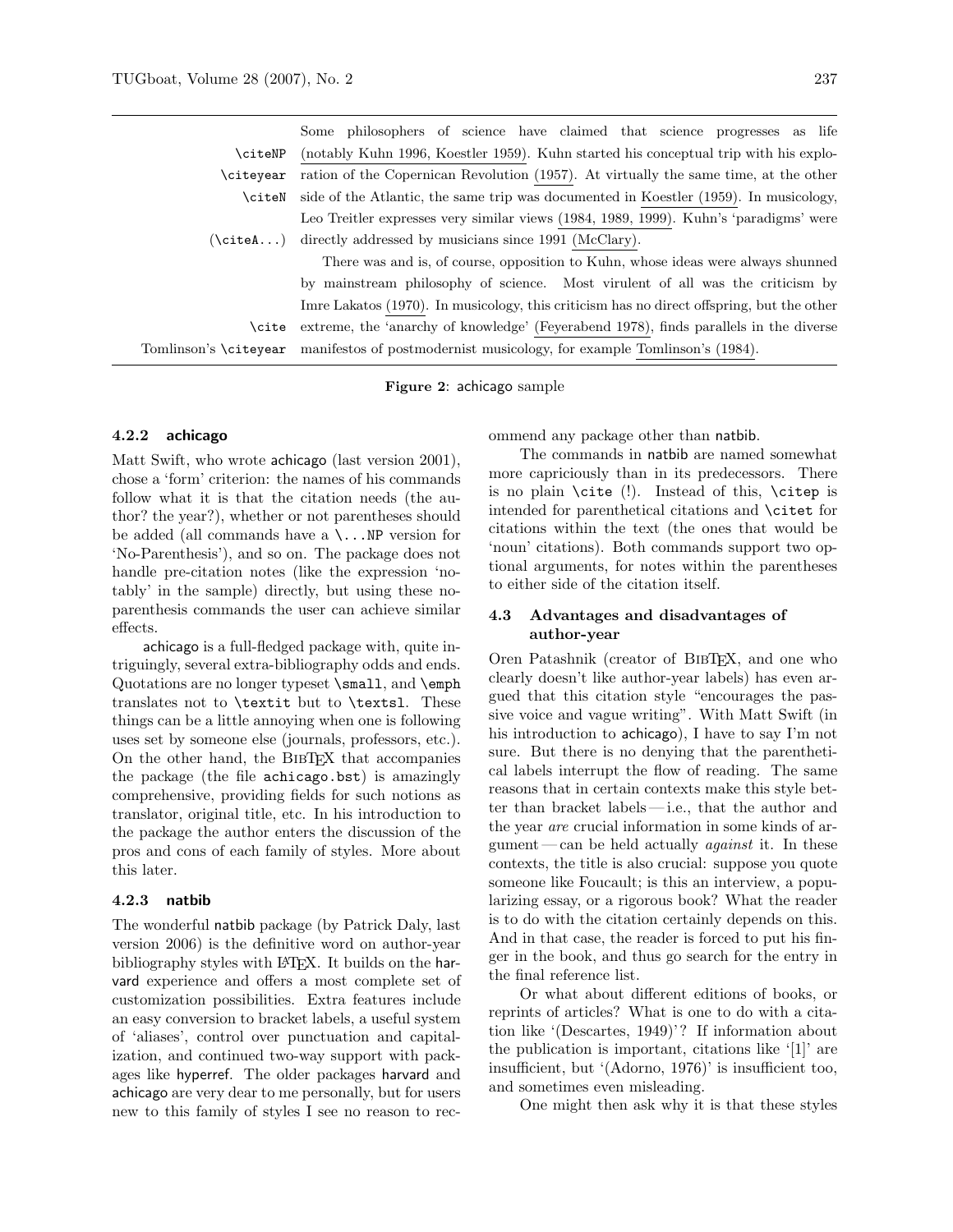|                          | Some philosophers of science have claimed that science progresses as life                 |
|--------------------------|-------------------------------------------------------------------------------------------|
| \citep                   | (notably Kuhn 1996, Koestler 1959). Kuhn started his conceptual trip with his explo-      |
| \citevearpar             | ration of the Copernican Revolution (1957). At virtually the same time, at the other      |
| <b>\citet</b>            | side of the Atlantic, the same trip was documented in Koestler (1959). In musicology,     |
|                          | Leo Treitler expresses very similar views (1984, 1989, 1999). Kuhn's 'paradigms' were     |
|                          | $(\text{citeauthor})$ directly addressed by musicians since 1991 (McClary).               |
|                          | There was and is, of course, opposition to Kuhn, whose ideas were always shunned          |
|                          | by mainstream philosophy of science. Most virulent of all was the criticism by            |
|                          | Imre Lakatos (1970). In musicology, this criticism has no direct offspring, but the other |
| \citep                   | extreme, the 'anarchy of knowledge' (Feyerabend 1978), finds parallels in the diverse     |
| Tomlinson's \citeyearpar | manifestos of postmodernist musicology, for example Tomlinson's (1984).                   |
|                          |                                                                                           |

Figure 3: natbib sample

are so widely standardized today. Well, there is a clear reason for their early appeal: unlike numeric references, and unlike footnotes, a late change to a manuscript does not require going over the whole thing to update numbers and cross references. This was extremely relevant in typewriter, WordStar or WordPerfect times (I imagine — I'm just too young to have experienced it myself!). It may even be relevant today, taking on the risks of stereotyping, with Word users, whose vast majority is not aware that this can be automated. In any case, this 'advantage' is of course rendered meaningless by the computers of today, and in particular by TEX.

In fact, it is a little ironic that further development of computerized document preparation is even turning this advantage of author-year styles into a hindrance: more and more, citations are expected to be interactive hyperlinks. This, today, implies an enormous difference between typing (say, with the natbib package)

```
...(notably Tomlinson's [1984]).
and typing
```

```
...(notably Tomlinson's
[\citeyear{tomlinson1}]).
```
The first, easy to remember and type, won't produce a link. If you want the link, and today you certainly do, you have to use the second— and then the effort of taking care of the punctuation, command sequence, and key, seems a little like. . . like using a tank to kill a fly.

So, beyond the often unsurmountable institutional pressure — journals, professors, etc.— I really see no reason to use author-year styles. Above all today, that— my main point in this article — software has advanced to a point where all alternatives are equally well supported.

# 5 Footnote citations

Maybe not for pure mathematics, but in other contexts (certainly including the history of mathematics) I would say there is no better option than footnote citation. LAT<sub>EX</sub> has supported this since 2002, with the appearance of opcit. This package will translate \cite into \footnote (unless it occurs inside one), and append the information of the reference into the footnote.

The first time a publication is cited, the information will be full: author, title, journal/publisher, address, year, etc. Further citations of the same work, however, will abbreviate the reference into the last name, followed by the traditional  $'op. cit.$ (Latin for 'cited work'). Moreover, if the same citation occurs in two successive footnotes, it will simply say 'Idem' ('same'). The optional argument to \cite will be appended after the information (either full or abbreviated), separated by a comma.

opcit provides a starred version \cite\* that omits the author's name (often redundant in footnotes). On the other hand, if there are several works by the same author, in which case ' $op. cit.$ ' can be ambiguous, a mechanism to assign 'aliases' to the works (the 'hereafter' mechanism) is provided.

### 6 opcit 2

opcit was written by this author, and its first version dates from 2002. In 2006 I uploaded the second version of the package, with a complete BIBT<sub>EX</sub> style (the first one was very limited). This second version, which owes a lot to comments and suggestions by several users, and in particular those of John Scott, fixes minor problems of the first version, and adds some extra features, notably:

• The ability to omit certain information in the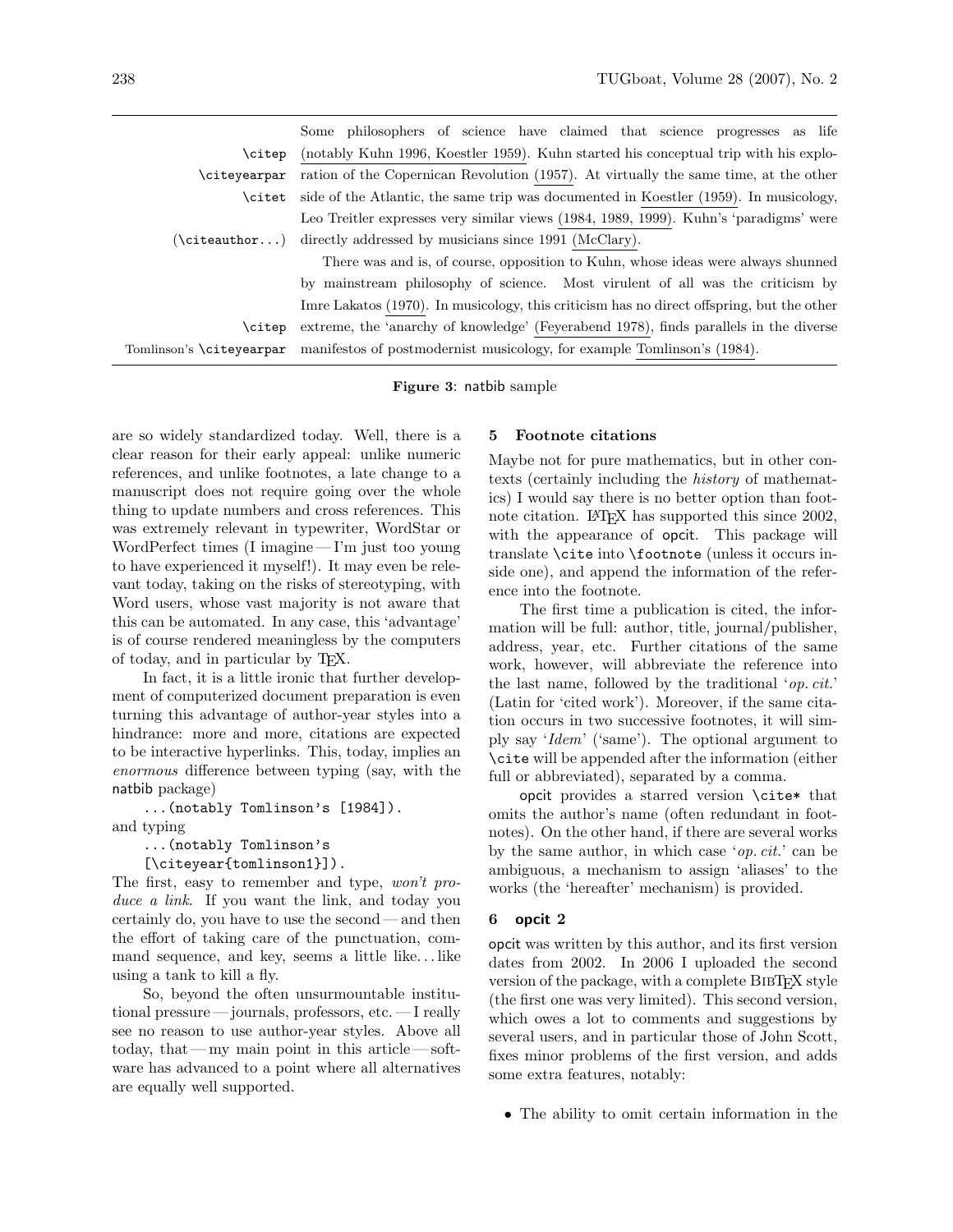footnotes but not in the final reference list. This can be used to omit an article's page numbers when a '[p. 12]' optional argument follows, or to omit the second part of the title, information on series, original edition dates, etc. — information that is not really needed in the footnotes.

- 'op. cit.' expressions and other 'aliases' can be hyperlinks to the footnote where the work was first cited.
- Citations can be reset (for example, at the beginning of chapters) so that a post-citation will again cite the information in full.
- Support for cross referencing between entries through BIBTFX's field crossref.

#### 6.1 Additions to opcit 2

The second version of opcit has been generally well received and, as far as I can judge, widely used. Some users have already made comments and suggestions, and in two cases they have contributed some pieces of code that fix or improve a couple of opcit's current features. These additions, mentioned in this section, will be included in a third release I'm working on (hopefully for the summer of 2007), but for the moment they are in beta testing.

## 6.1.1 Hereafter improved

Eric Rauchway, a devoted "fan" of opcit, wrote to me some months ago about getting the "hereafter" of articles not italicized. ("Hereafter" is the userdefined reference to a previously cited source, that replaces the default op. cit. It is useful when there are citations of several works by the same author. It is desirable that articles' hereafters are not italicized, while those of books are.) He and his friend Kevin Bryant have found a solution to this, and I will include their find in a following release. The solution involves modified versions of both opcit.sty and opcit.bst. If interested, please write to me (federook@gmail.com) to get the modified files.

#### 6.1.2 Name-swapping

The second release of opcit swaps the first and last name of authors for the final reference list (so that the footnote says "Ernest Gellner", but the final list says "Gellner, Ernest"). However, in some cases this it is desirable to keep the regular order: for example for Dante Alighieri. (Also, there is a problem when the author is Aristotle, since opcit doesn't really know what to swap, and inserts a spurious floating comma.) Patrick Gardner contributed the following solution "which might be of use to others who are using opcit for ancient and medieval authors" (like he is himself):

### "\newBibCommand{\SwapNames[2]}{#1 #2}% {#2\ifx\@empty#1\else, #1\fi}" write\$ newline\$

This should replace line 946 (the begin.bib function) of opcit.bst. With this, opcit will handle "Aristotle" correctly, and putting the full name "Dante Alighieri" between braces in the bib file will then prevent name swapping.

## 6.2 The future of opcit

The main problem still facing opcit is a very hard-tounderstand (for me, anyway) conflict with endnote, the package that collects the notes to be printed at the end of the document/chapter. It really would be nice to be able to turn endnotes on and off without further changes. (The fascinating discussion on footnotes-or-endnotes resembles that of the bibliography styles in that the opposing sides really hate each other; again, both have good arguments to their cause, but 'the truth' probably lies in a context-dependent approach.) I succeeded once in creating a list of endnotes from opcit footnotes, but the solution was far from robust, and did not really throw light on how to address the problem.

On the other hand, there are ideas and work going on regarding other compatibility issues of opcit. With the release of the second version, the package secures LATEX support for footnote-style bibliography. . . in English. But use with other languages is not directly implemented. This not only requires the modification of the BIBT<sub>EX</sub> style (so that particles like 'in', 'chapter', etc. are translated), but also might bring about problems with babel. For example, José Luis Rivera from Mexico has identified conflicts with the latter's spanish option, and has started working on complementing opcit with a Spanish BibTEX style, which possibly involves some tweaking to opcit itself.

The implementation of opcit in languages other than English will hopefully involve other users as well, and is, as I see it, the most important future extension of the package.

## 7 Other important things to mention

### 7.1 Some hybrid approaches

For the sake of completeness, a couple of packages should be mentioned that provide a kind of 'bridge' between the three main families of styles:

**alpha** was already mentioned to be a compromise between labels like '[1]' and labels like '(Cassirer, 1944)': it gives '[Cas44]'. See page 236. In the same vein, natbib has the option of typesetting labels in either of the two forms (and